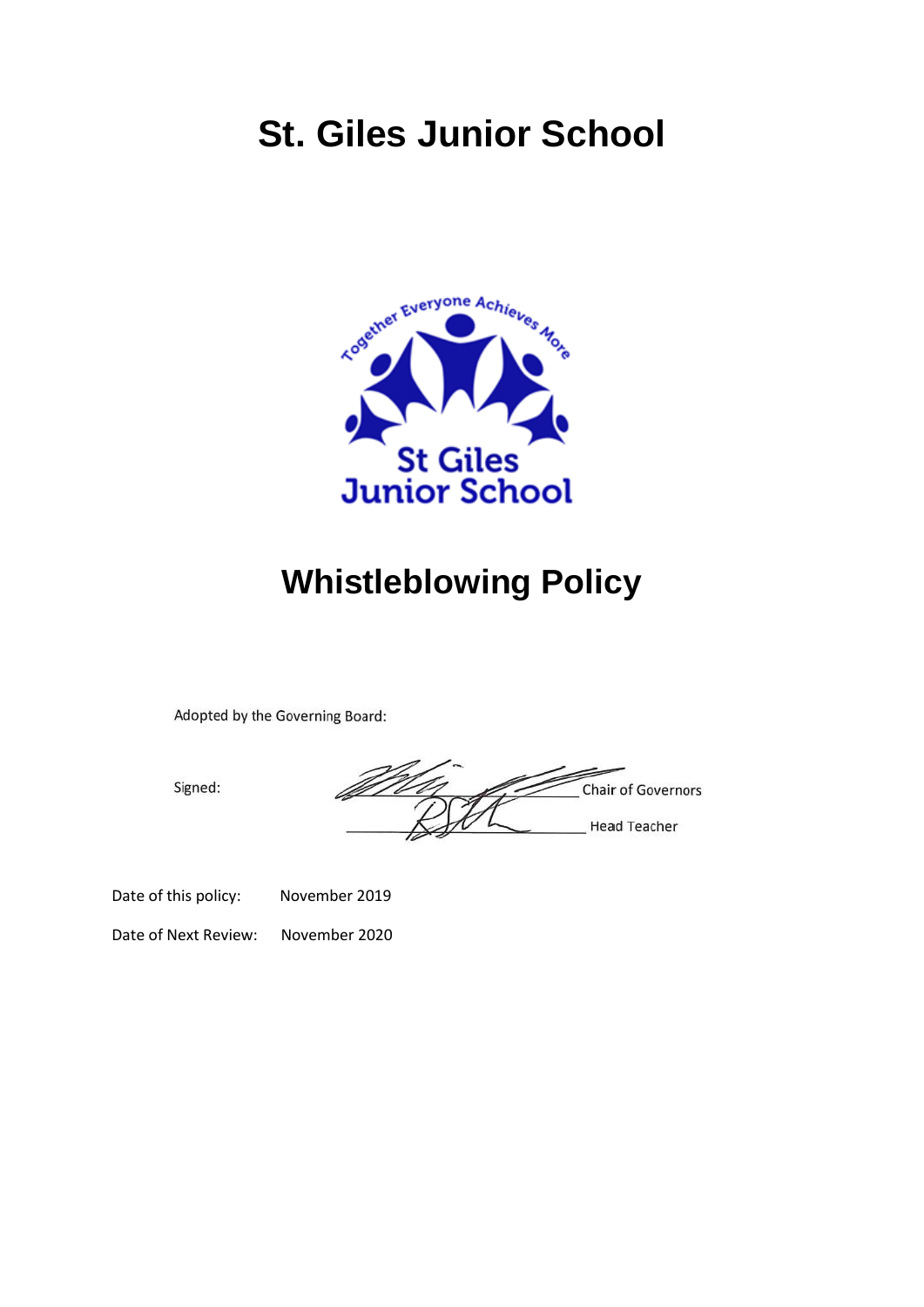### **What is whistleblowing?**

Whistleblowing is the term used when a worker passes on information concerning wrongdoing. In this guidance, we call that "making a disclosure" or "blowing the whistle". The wrongdoing will typically (although not necessarily) be something they have witnessed at work. To be covered by whistleblowing law, a worker who makes a disclosure must reasonably believe two things. The first is that they are acting in the public interest. This means in particular that personal grievances and complaints are not usually covered by whistleblowing law. The second thing that a worker must reasonably believe is that the disclosure tends to show past, present or likely future wrongdoing falling into one or more of the following categories:

- criminal offences (this may include, for example, types of financial impropriety such as fraud)
- failure to comply with an obligation set out in law
- miscarriages of justice
- endangering of someone's health and safety
- damage to the environment
- Breach of the Child protection and Safeguarding Policy

Covering up wrongdoing in the above categories Whistleblowing law is located in the Employment Rights Act 1996 (as amended by the Public Interest Disclosure Act 1998). It provides the right for a worker to take a case to an employment tribunal if they have been victimised at work or they have lost their job because they have 'blown the whistle'. In relation to schools and their duty of care in relation to safeguarding, Working Together to Safeguard Children (2015,) applies when undertaking whistleblowing procedures

#### **What are the Employer's Responsibilities?**

Staff are often the first people to witness any type of wrongdoing within an organisation. The information that workers may uncover could prevent wrongdoing, which may damage an organisation's reputation and/or performance, and could even save people from harm or death. There are two main barriers whistleblowers face: fear of reprisal as a result of making a disclosure and that no action will be taken if they do make the decision to 'blow the whistle'.

Being able to respond: It is in the organisation's best interests to deal with a whistleblowing disclosure when it is first raised by a member of staff. This allows the organisation to investigate promptly, ask further questions of a worker and where applicable provide feedback.

There are benefits of making a disclosure which include:

Resolving the wrongdoing quickly;

Changing practice that is beneficial for all stakeholders;

Ensuring an open culture where staff feel safe and listened to;

Training, advice or support mechanisms being put into place;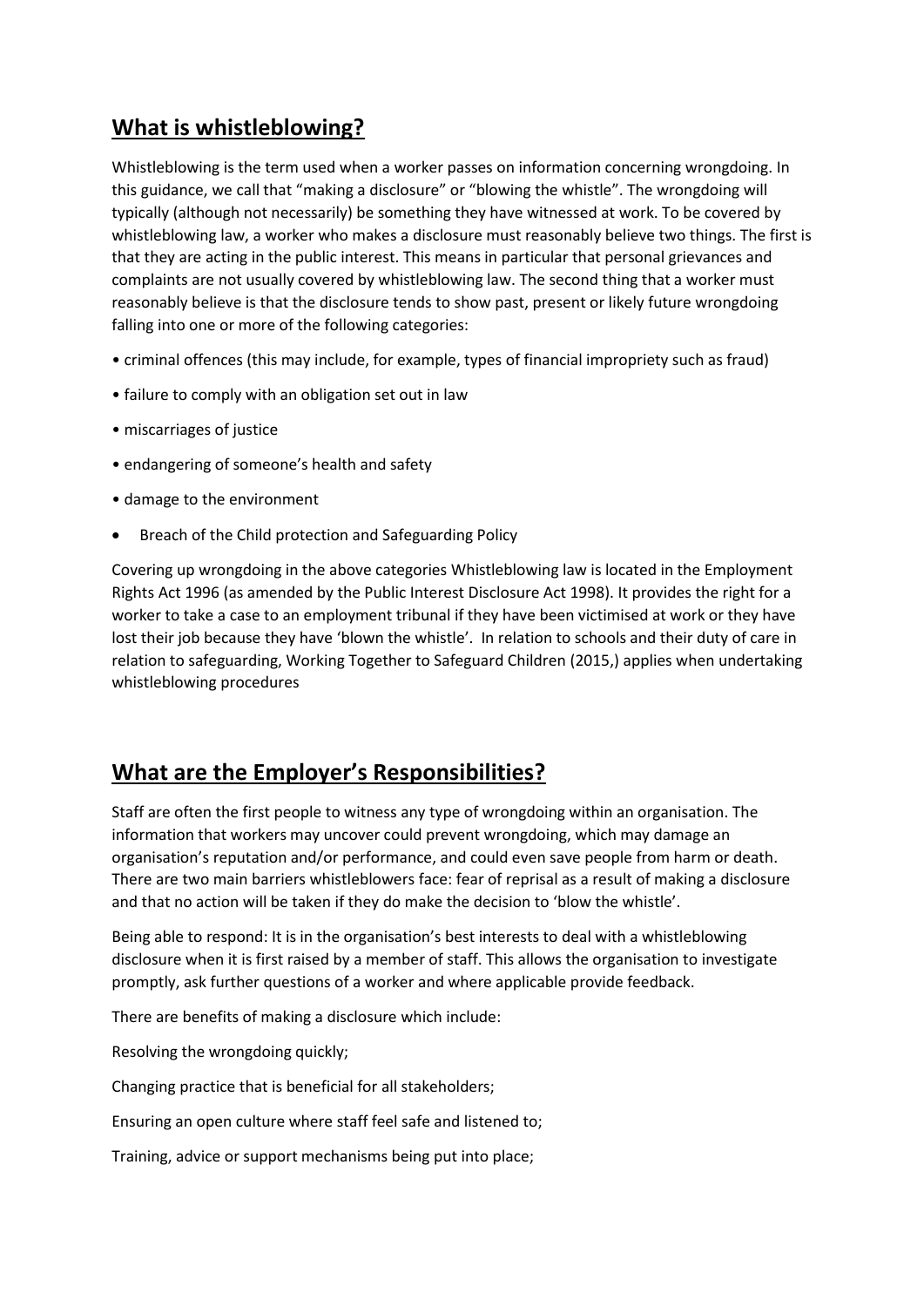Stopping potential harm or upset to stakeholders

Here at St. Giles we endeavour and have a commitment to treat all disclosures consistently and fairly. We will also make a commitment to take all reasonable steps to maintain the confidentiality of the whistleblower where it is requested (unless required by law to break that confidentiality).

Once a disclosure has been received by the relevant member of management they will endeavour to give the whistleblower a time-frame in which they can expect to receive some feedback whether this be and up-date of the process; resolutions that have been made or which outside agencies have been contacted or are involved. This will be case specific and the whistleblower has evert right to formal meet and ask what has happened if they feel this necessary. However this may not apply if the whistleblower was anonymous as ordinarily they will not be able to receive feedback and that any action taken to look into a disclosure could be limited – anonymous whistleblowers may seek feedback through a telephone appointment or by using an anonymised email address if they wish to.

The whistleblower does not need to provide evidence for the employer to look into the concerns raised.

Victimisation of a whistleblower is not acceptable. Any instances of victimisation will be taken seriously and managed appropriately with consultation of other professional bodies. Whistleblowers can seek guidance from the following organisations: the Government, Acas, Public Concern at Work or education based unions.

## **The Whistleblowing Procedure:**

## For any disclosures which relates to:

- criminal offences (this may include, for example, types of financial impropriety such as fraud)
- failure to comply with an obligation set out in law
- miscarriages of justice
- endangering of someone's health and safety
- damage to the environment

Please see the Head Teacher or Schools Business Manager to make them aware of your concern. They will then talk to you about your concerns, if needed take notes and give an expected time frame whereby they might feedback the steps they have taken so far. As each case will be different